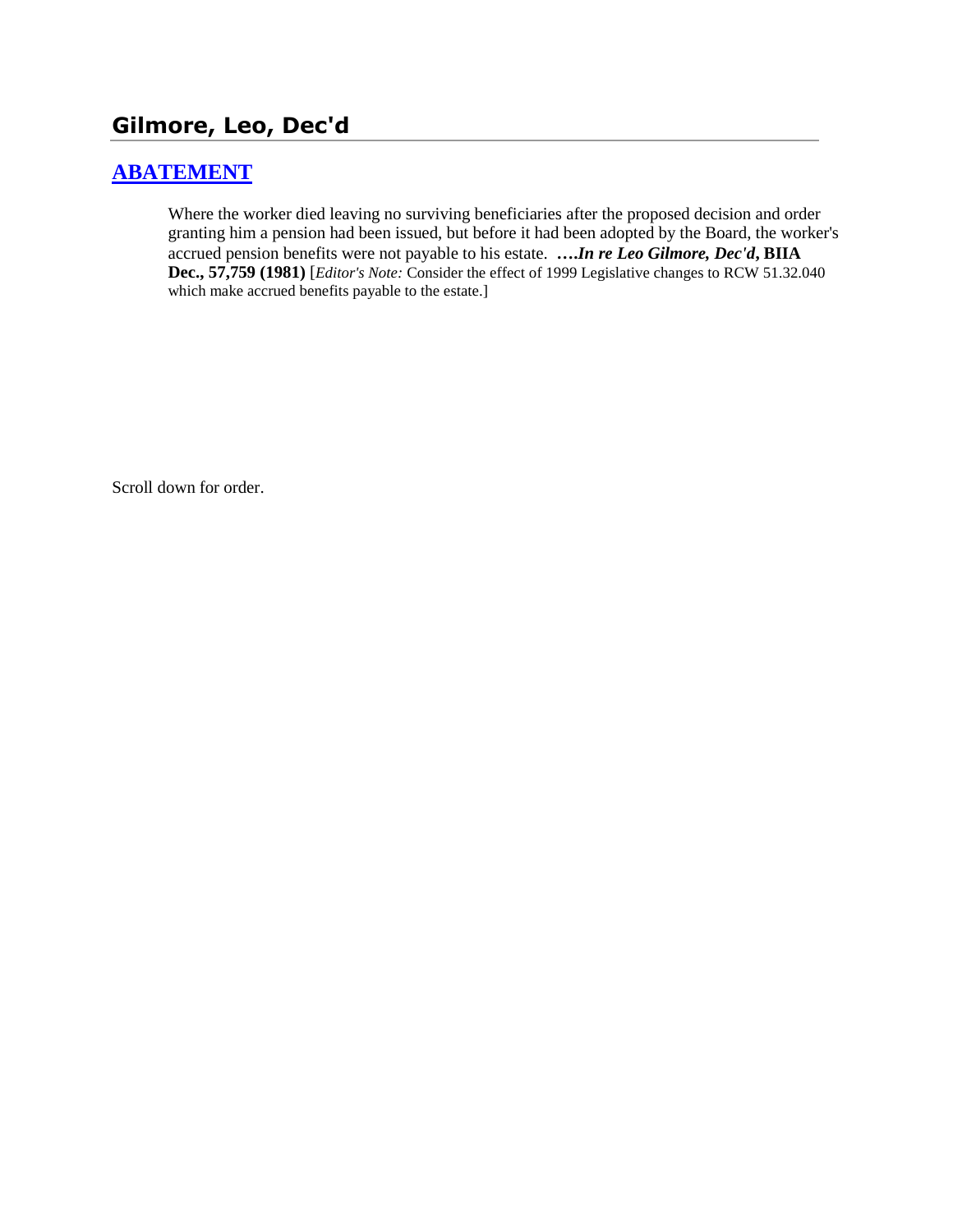### **BEFORE THE BOARD OF INDUSTRIAL INSURANCE APPEALS STATE OF WASHINGTON**

**)**

**IN RE: LEO GILMORE, DEC'D ) DOCKET NO. 57,759**

**CLAIM NO. G-941955 ) DECISION AND ORDER**

APPEARANCES:

Son-Petitioner, Gary Lee Gilmore, by Schroeter, Goldmark & Bender, per James Hailey

Employer, Hope Cement Finishing, Inc., None

Department of Labor and Industries, by The Attorney General, per William Bailey, Assistant

This is an appeal filed by the heir-petitioner on September 29, 1980 from an order of the Department of Labor and Industries dated July 23, 1980, which adhered to a prior order dated June 26, 1980, which denied payment of benefits to the estate of the claimant for the reason that there was no surviving spouse or children who were eligible to receive benefits under RCW 51.32.040 and closed the claim with no benefits payable of any kind. **AFFIRMED**.

## **DECISION**

Pursuant to RCW 51.52.104 and RCW 51.52.106, this matter is before the Board for review and decision on a timely Petition for Review filed by the heir-petitioner to a Proposed Decision and Order issued by a hearings examiner for this Board on March 9, 1981, in which the order of the Department dated July 23, 1980 was sustained.

The facts presented before us are uncontested and were stipulated by the parties to clarify the legal issues raised by this appeal. However, for purposes of the foregoing discussion, a brief summary is included herein.

Leo Gilmore, now deceased, was injured on September 13, 1976 during the course of his employment with Hope Cement Finishing, Inc. His claim was eventually closed with permanent partial disability awards for impairment of the left leg and left arm. Upon an appeal to this Board, he was declared to be permanently totally disabled in a Proposed Decision and Order dated May 13, 1980. Mr. Gilmore died on June 9, 1980, leaving no surviving spouse or eligible dependent children as contemplated under the Workers' Compensation Act. On June 11, 1980 the Board, not aware of Mr. Gilmore's death, issued its order adopting the hearings examiner's Proposed Decision and

1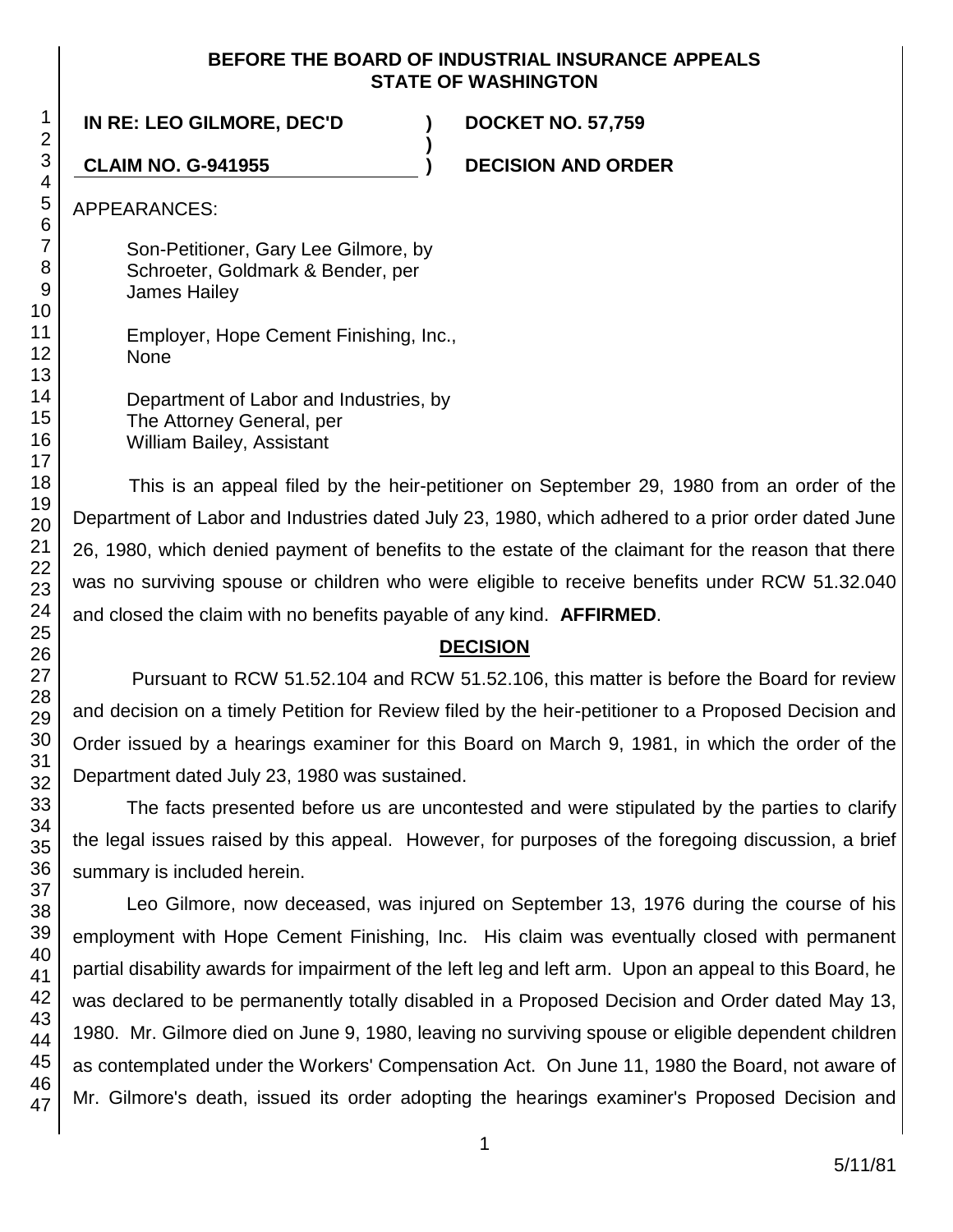Order, there having been no petition for review filed thereto. RCW 51.52.104. Thereafter, the Department of Labor and Industries determined that Mr. Gilmore left no surviving eligible beneficiaries and closed the claim with no benefits being payable pursuant to RCW 51.32.040. The Department's action in so denying benefits following Mr. Gilmore's death gives rise to the instant appeal.

In the Proposed Decision and Order in the appeal now before us, the hearings examiner specifically found that Mr. Gilmore died leaving no surviving spouse nor children eligible as beneficiaries. In addition, the examiner's short decision indicates the estate of Leo Gilmore, Deceased, would not be a "beneficiary" under the Act. Ray v. Industrial Insurance Commission, 99 Wash. 176 (1917). We agree with the examiner's reasoning insofar as it determines that the estate cannot be a beneficiary.

However, the claimant's Petition for Review incorporating an argument first advanced in a hearing brief filed prior to the issuance of the Proposed Decision and Order raises a further legal question. In short, the issue can be stated as follows:

> Was the prior appeal declaring the claimant to be permanently totally disabled, reduced to judgment prior to the claimant's death so that a property right was thereby created which would descend to the deceased's estate?

In support of its contention the petitioner cites for our consideration Calkins v. Department of Labor & Industries, 10 Wn. 2d 565 (1941) and Carl v. Department of Labor & Industries, 38 Wn. 2d 890 (1951). In Calkins, the workman died following entry of a judgment in superior court based on a jury verdict in his favor that supported his request to reopen his claim for aggravation. Upon his death, he left no widow or children but had not received any compensation since an appeal had been taken by the Department and the employer to the Supreme Court. The court held that the administrator of the estate could properly be substituted as a party to the action because the claim had been reduced to judgment at the superior court level creating a property right which would descend to the deceased workman's estate.

In the Carl case, the legal representative of the claimant's estate was found to be the proper party to be substituted following appellant Carl's death pending his appeal to the Supreme Court from the dismissal non obstante verdicto after a jury found him permanently totally disable. Citing the Calkins case the court held that: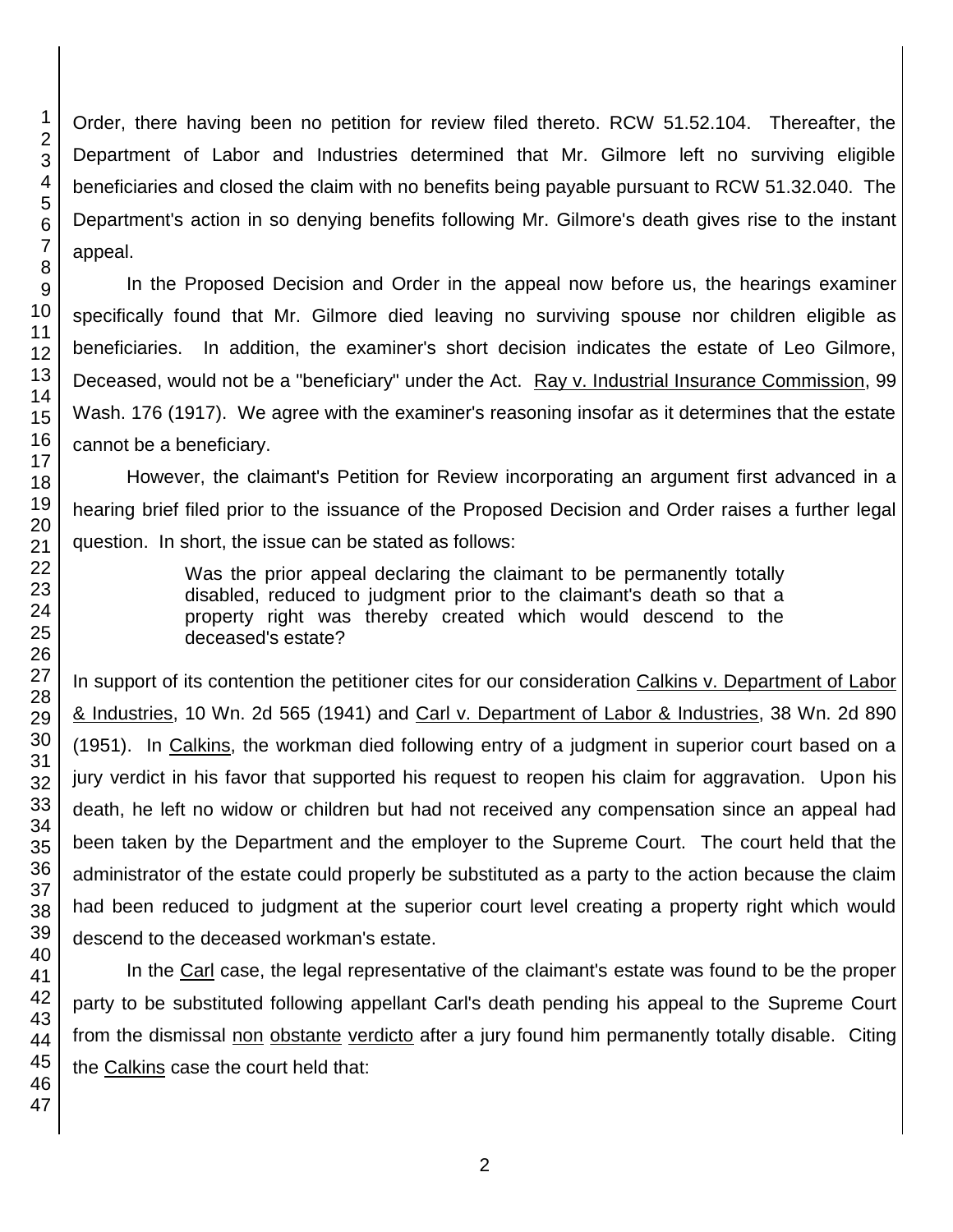"In actions at law, where the action would otherwise abate upon death of one of the parties, the rule is established that, if the jury verdict has been entered prior to death, a judgment, the entry of which is delayed by the trial court or the opposing party, will be entered nunc pro tunc as of that date, for the purpose of avoiding abatement."

From these cases the petitioner argues that an award which is reduced to judgment becomes a property right for which the personal representative of the deceased worker can properly be substituted to marshal that property in the administration of the deceased's estate.

The cases cited by the petitioner are not in point with the appeal before us as they both deal with the question of superior court judgments being entered and the worker's death occurring during the pendency of an appeal to the Supreme Court. Petitioner provides no authority to support the proposition that Mr. Gilmore's claim had been reduced to judgment before his death. It is clear from the facts before us that the Board had not entered its final order as required by RCW 51.52.104 since the period for filing a Petition for Review had not expired. We hold that in the circumstances before us no property right was created because no claim had been reduced to judgment at the time of Mr. Gilmore's death. Cf. Lutch v. Department of Labor & Indus-tries, 54 Wn. 2d 373 (1959).

## **FINDINGS OF FACT**

- 1. On or about September 13, 1976, the Department received an accident report from the claimant, Leo R. Gilmore, now deceased, alleging the occurrence of an industrial injury of September 8, 1976, during the course of his employment with Hope cement Finishing, Inc. Following allowance of the claim, the Department issued an order closing the claim with a permanent partial disability award of 10% of the amputation value of the left leg at or above the knee joint with a functional stump. Following subsequent reopenings of the claim and consolidation with a second injury, the Department issued an order closing the claim on March 29, 1979, with a further permanent partial disability award of 20% of the amputation value of the left arm at or above the deltoid insertion or by disarticulation at the shoulder. On June 1, 1979, following reassumption of jurisdiction over the claim the Department entered an order adhering to the provisions of its order of March 29, 1979. On July 3, 1979 the Board of Industrial Insurance Appeals received a notice of appeal filed by the claimant. On August 1, 1979 the Board issued an order granting the appeal under Docket No. 54,810.
- 2. Following hearings under that prior appeal, a Proposed Decision and Order was issued by a hearings examiner for the Board on May 13, 1980, which contained an order declaring the claimant to be